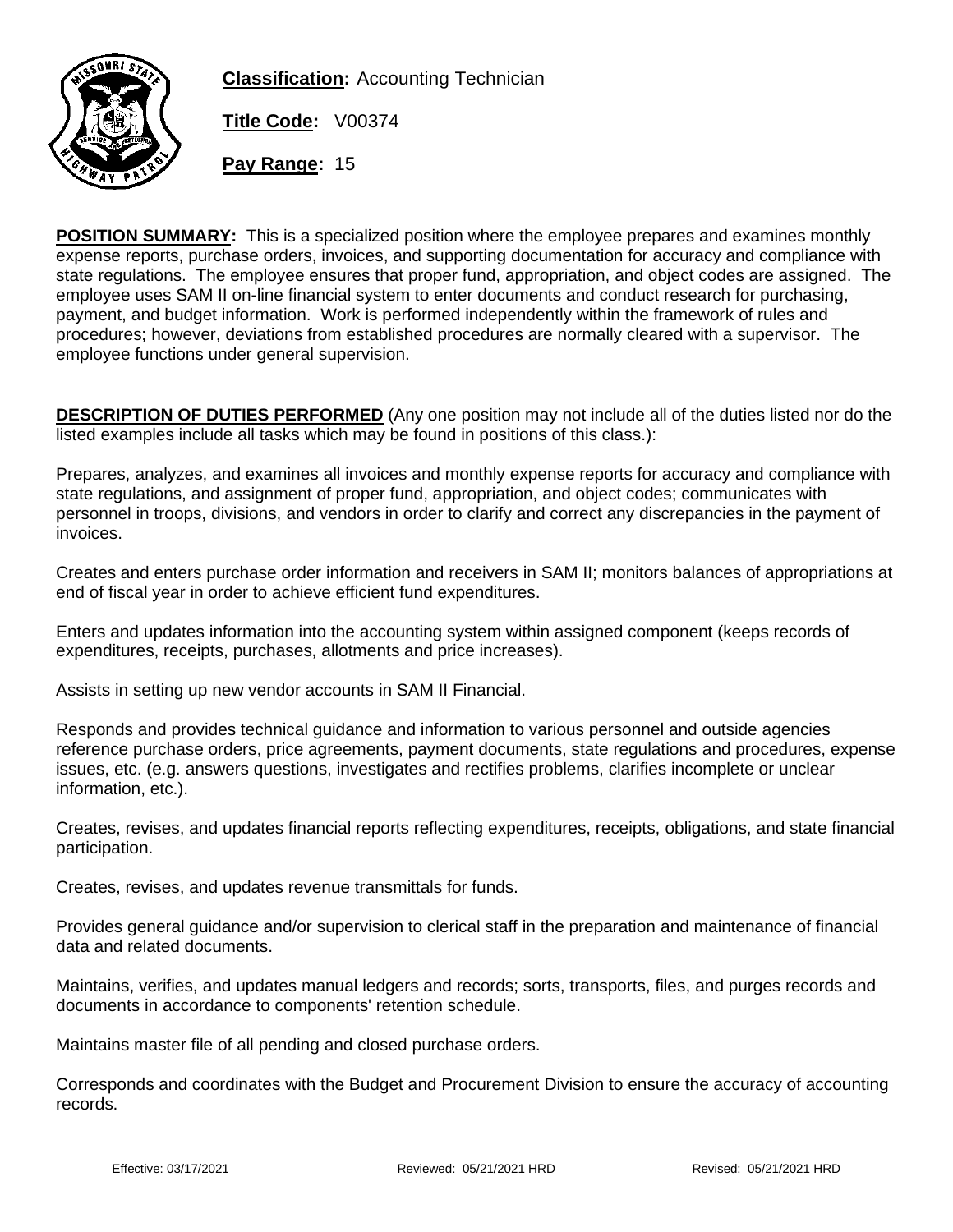## **Classification:** Accounting Technician **Page 2** Page 2

Performs other related work as assigned.

**REQUIRED KNOWLEDGE, SKILLS, AND ABILITIES:** Thorough knowledge of modern office practices, procedures, and equipment.

Thorough knowledge of business English, punctuation, and spelling.

Knowledge of accounting principles and practices.

Working knowledge of Patrol policies and procedures governing expense reimbursement, expenditure of state funds, agency fiscal procedures, and fiscal records maintenance.

Ability to prepare and interpret financial reports and statements in accordance with established accounting methods.

Ability to apply general bookkeeping principles in the recording of appropriations, encumbrances, and expenditures.

Ability to make accurate computer entries in SAM II Financial.

Ability to make mathematical computations and process financial transactions with speed and accuracy.

Ability to maintain detailed financial records and complex clerical files.

Ability to verify documents produced and received, and take proper steps to reconcile errors.

Ability to produce a volume of work and meet predetermined deadlines.

Ability to organize and prioritize work effectively.

Ability to provide guidance and/or supervision to staff.

Ability to alphabetize, transport, file and purge documents and records.

Ability to operate basic office equipment (e.g., copier, personal computer, fax machine, telephone, printer, shredder, etc.).

Ability to handle restricted and confidential information in a professional manner and maintain the information as such.

Ability to communicate in English clearly and concisely, both orally and in writing.

Ability to establish and maintain harmonious working relations with others.

Ability to work with material that may be of a sexual nature relating to criminal activity (e.g., written material, photographs, and/or verbal language, etc.).

Ability to work hours as assigned.